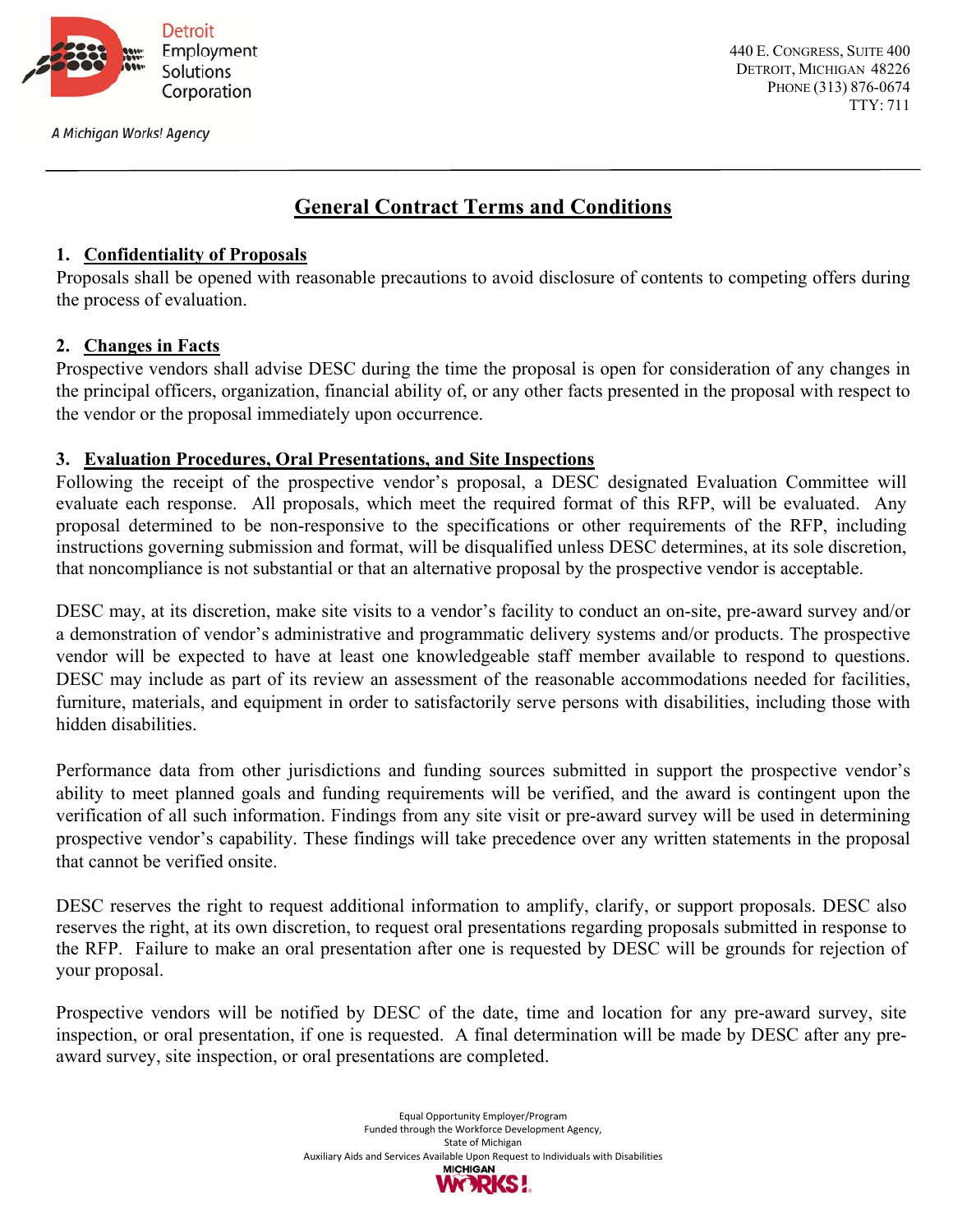

## **4. Pre-Award Termination of RFP Process**

DESC reserves the right to terminate the RFP process at any time for default, or for its own convenience, at such time as DESC in its sole discretion deems appropriate.

#### **5. Contract Negotiations/Stipulations**

The RFP is competitive. Each proposal should be submitted in the most favorable terms that the prospective vendor can submit from a price and technical standpoint. The offer is subject to negotiation, but costs cannot increase during contract negotiation, unless required by DESC.

All contracts with DESC in excess of \$10,000 are subject to termination for cause, and for convenience by DESC. DESC will not enter into a contract with any person or entity that has been debarred or suspended from contracting with any Federal or State governmental unit. All prospective vendors must accept DESC's contract boilerplate language or have a negotiated revision to said language on file with the DESC.

DESC has the right to terminate the negotiation process, at any time for default, or for convenience, at the sole discretion of DESC.

#### **6. Qualifying Statement**

DESC in conjunction with the MWDB, reserves the right to cancel this RFP in part or in its entirety, to accept or reject any or all proposals received, to waive any non-conformity, to re-advertise for proposals, or withhold the award for any reason DESC determines, and to take any other appropriate action regarding this RFP that is in the best interest of DESC.

DESC reserves the right to negotiate with all qualified entities. This RFP does not commit the MWDB or DESC to award a contract, to pay any costs incurred in the preparation of a proposal under this request, or to procure or contract for services.

### **7. Contract Approval**

Upon award of a contract pursuant to this RFP, DESC and the vendor shall execute a Professional Services Contract, which shall contain all contractual terms and conditions in a form provided by DESC. No contract shall become effective until the contract has been approved by DESC and signed by DESC's President/Chief Executive Officer. Prior to the completion of this approval process, the vendor shall have no authority to begin work under the contract. The Chief Financial Officer of DESC shall not authorize any payments to the vendor prior to such approvals; nor shall DESC incur any liability to reimburse the vendor regarding any expenditure for the purchase of materials or the payment of services.

No monies can be released to selected vendors until (a) a DESC contract has been signed with the vendor; (b) the vendor meets all DESC specifications; and, (c) DESC approves the proposed contract.

DESC requires vendors, prior to the start of the program, to have one of the following:

- 1) A Certified Public Accountant (CPA) on staff or on retainer or
- 2) An accountant on staff or on retainer with at least seven years of grant accounting experience.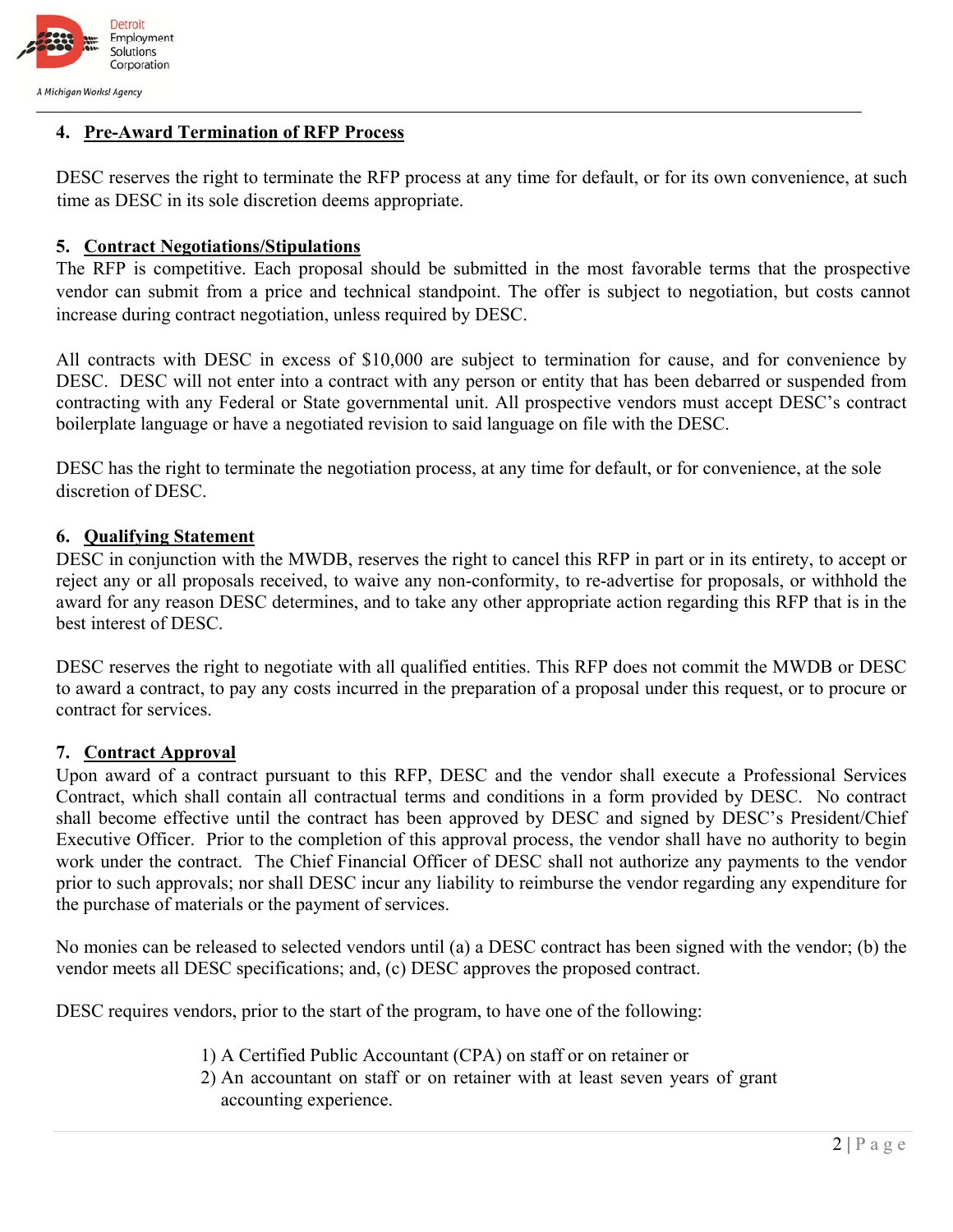

## **8. Cost Allocation Plan**

DESC may require vendors who provide direct services to participants, prior to the start of the program, or at the beginning of contract negotiations, to produce a letter from a CPA firm that acknowledges the review and approval of the vendor's cost allocation plan, if appropriate. The cost allocation plan must identify WIOA-funded and non-WIOA funded staff, operational, and other related costs.

## **9. DESC Performance Monitoring Procedures**

DESC will conduct periodic monitoring of all vendors to determine contractual compliance relative to performance outcomes, quality of operation, and customer service.

## **10. Modification of Services/Possible Modification**

DESC reserves the right to modify the services provided by the vendor awarded a contract during the contract period. Any modification and resulting changes in pricing shall be made by amendment to the contract by the vendor and DESC.

DESC also reserves the right to decrease or increase contract amounts during the life of the contract, based on utilization of funds, vendor performance, and the availability of funds, or as further described in the contract.

Any individual/organization applying under this RFP must be willing to adapt its proposal to specific funding guidelines or changes in DESC's, state, or federal regulations or policies.

Prospective vendors may be required to submit cost, technical, or other revisions of their proposal that may result from negotiations.

## **11. Adherence to Terms of Proposal**

A proposal once accepted by the DESC may become a binding contractual obligation of the vendor. The failure of the vendor awarded the contract to accept this obligation and to adhere to the terms of the vendor's proposal may result in rejection of the proposal and the cancellation of any provisional award to the vendor.

## **12. Americans with Disabilities Act**

The Americans with Disabilities Act (ADA) requires all employers and agencies receiving federal funds to have their workplaces and program facilities accessible to persons with disabilities.

DESC has designed an initiative dedicated to expanding the capacity of WIOA-assisted programs to increase and improve services to persons with disabilities, including hidden disabilities.

The DESC staff and System Navigators will provide all WIOA-assisted programs with training, guidance, and support in ADA-related program areas. Some of the program areas include the following: outreach, recruitment, assessment, staff development, curriculum and materials development, career development, planning, partnership building and collaboration, employer training, and parent/family support and training.

Workforce service providers that are funded under this RFP should anticipate including among its participants, individuals who have hidden disabilities such as psychiatric disabilities, substance addiction, mental retardation, and learning disabilities. For the purposes of this RFP, an individual with disabilities is defined as an individual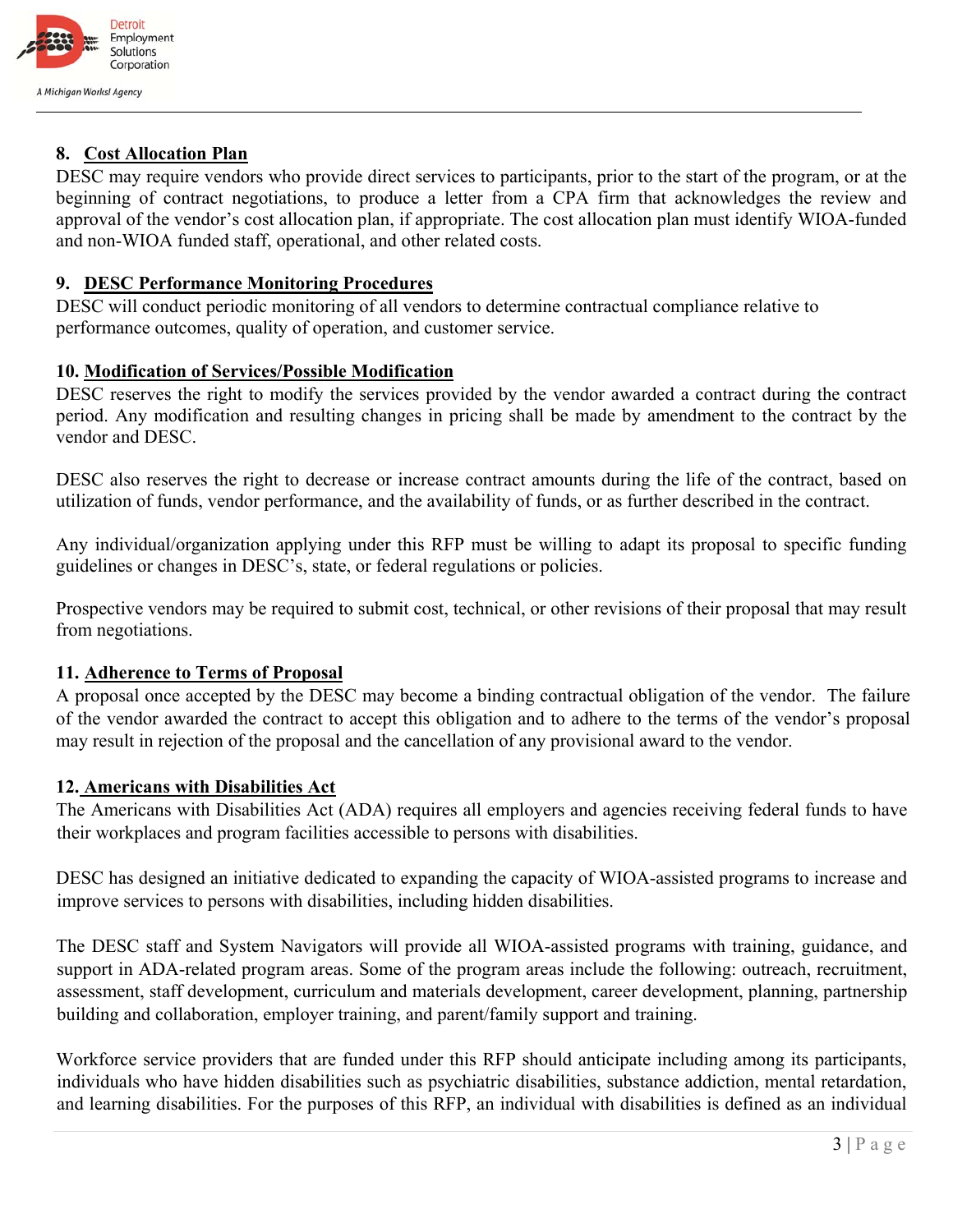

having a physical or mental impairment that substantially limits one or more of his or her major life activities, has a record of such impairment, or is regarded as having such impairment.

## **13. Assignment**

The services to be performed by the vendor shall not be assigned, subcontracted, sublet, or transferred, nor shall the vendor assign any monies due or to become due to it under any contract entered into with DESC, without prior written approval of the DESC.

## **14. Bonding**

Prospective vendors must identify the individuals in their organizations who will be responsible for handling all funding. Evidence that these individuals are bonded will be required prior to finalization of the contract with the DESC.

## **15. Conflict of Interest**

DESC has adopted appropriate procedures and practices to ensure that conflict of interest is avoided in the procurement and authorization of all goods and services. Prospective vendors must have on record procedures and practices to avoid conflict of interest in the procurement of goods and services and the utilization of funds.

## **16. Continuous Quality Improvement**

DESC has begun a continuous quality improvement initiative whereby all services and practices of DESC will become the focus of scrutiny and continuing improvement efforts. DESC therefore is requiring that all vendors develop, keep on record, and follow a plan for continuous quality improvement of internal operations and customer services that will improve employee, employer, and participant satisfaction. All vendors are expected to engage in continuous internal performance management and take proactive corrective action if performance falls below target levels.

### **17. Freedom of Information Act**

Public documents may be requested under the Freedom of Information Act (FOIA) by an individual, corporation, Limited Liability Company, partnership, firm, organization, association, governmental entity, or other legal entity. DESC, a Michigan Works! Agency, is regulated by the State of Michigan and is mandated by FOIA to the extent required by law.

### **18. Liability, Risk and Insurance**

## **Potential Vendors should note that any contract resulting from this Request for Proposals will contain certain provisions for liability, risk, and insurance, including the following:**

- 1) The Vendor shall not hold the DESC liable for any personal injury incurred by the Vendor or its associates in performance of any contract resulting from this Request for Proposals. The Vendor shall hold the DESC harmless from any claims by the Vendor's associates arising from such injury.
- 2) The Vendor shall hold DESC harmless against and from any and all liabilities, obligations, damages, penalties, claims, costs, charges, and expenses (including, without limitation, fees and expenses of attorneys, expert witnesses, and other consultants) which may be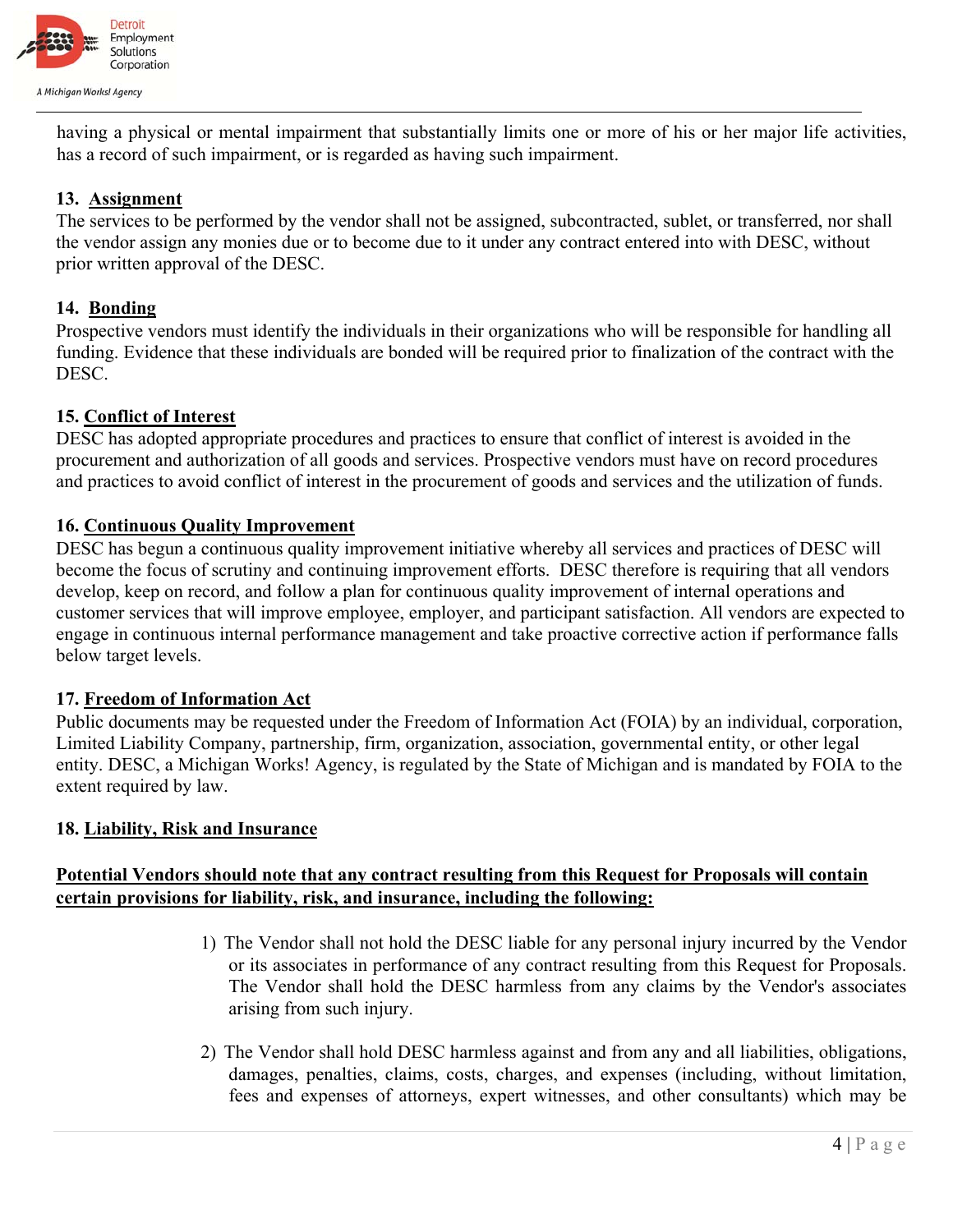

imposed upon, incurred by, or asserted against the DESC by reason of any of the following occurring during the term of the Contract:

- a. Any negligent or tortuous act of the Vendor or its associates;
- b. Any failure by the Vendor or its associates to perform its obligations, either implied or expressed, under this Contract; or,
- c. Any dispute between the DESC and the Vendor.
- 3) The Vendor shall hold the DESC harmless for any and all injury, loss or expense to the person or the property of an employee of the DESC which arises out of or is pursuant to the Vendor's performance under this Contract.
- 4) In the event that any action or proceeding shall be brought against the DESC by reason of any claim covered under a Contract resulting from this RFP, the Vendor, upon notice from the DESC, will, at its sole cost and expense, resist or defend the same.
- 5) The Vendor, and not the DESC, has the responsibility to safeguard the property and materials that the Vendor or its associates use or have in its (their) possession while performing under this Contract. Further, the Vendor shall hold the DESC harmless for any loss of such property and materials used by the Vendor or its associates, pursuant to the Vendor's performance under the Contract or which are in their possession.
- 6) DESC requires that all vendors, as a condition of contract approval by DESC, must obtain certain liability insurance coverages from their own insurance carriers, including coverages for theft, dishonesty, negligence, and failure to perform. All coverages shall name DESC as "also insured" for the proposed funded program, project, or activity. At the time of contract negotiation, all vendors will be required to present evidence of that all required insurance coverages are in full force and effect, and conform to the requirements set forth herein.
- 7) The Vendor shall maintain insurance and bonding during the term of any contract resulting from this RFP, for all of its employees performing any services hereunder, in accordance with the following:
	- a. Workers' Compensation Insurance which meets Michigan's statutory requirements and Employer's Liability Insurance with minimum limits of \$500,000 each accident/disease/employee.
	- b. Commercial General Liability Insurance with a minimum limit of \$1,000,000 per occurrence and a minimal annual aggregate limit of \$2,000,000. Coverage is to include blanket contractual liability. For contracts over \$1,000,000, the limits are \$5,000,000, both per occurrence and aggregate. The DESC shall be an additionally insured on all insurance covered hereunder and a certificate showing the same must be provided to the DESC.
	- c. Automobile Liability Insurance covering all owned, hired, and non-owned vehicles with personal protection insurance to comply with the provisions of the Michigan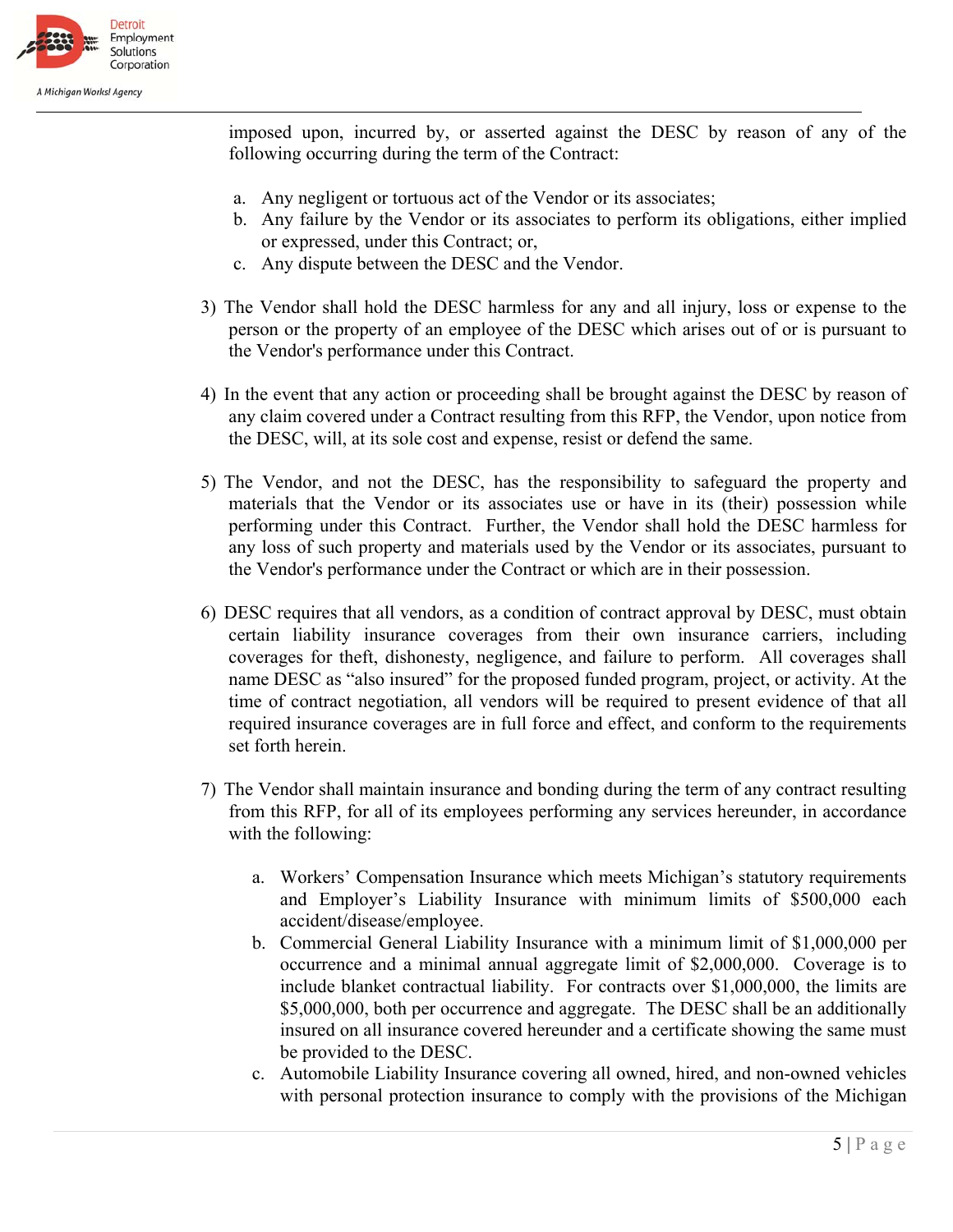

No-Fault Insurance Act, including residual liability insurance, with a minimum limit of \$1,000,000 each occurrence and a minimum annual aggregate limit of \$2,000,000. For contracts over \$1,000,000, the limit is \$5,000,000 per occurrence.

- d. Bonding Insurance: If under this RFP, payment for services shall be by way of advance payments, every officer, director, agent, or employee of the Vendor who is authorized to act on behalf of the Vendor for the purpose of receiving or depositing funds into program accounts or issuing financial documents, checks, or other instruments of payment for program costs, shall be bonded to provide protection against loss. The amount of coverage shall be the lower of the following: (1) \$100,000 or (2) the highest advance received the preceding grant year, or for new contractors, the highest advance planned for the present grant year.
- 8) All such insurance shall be affected under valid and enforceable policies issued by insurers of recognized responsibility which are well rated by national rating organizations and are acceptable to the DESC. In addition, the Vendor shall hold the DESC harmless for payment of any deductibles required pursuant to any such policies.
- 9) The Vendor shall apply the above insurance requirements, to the extent appropriate, to any subcontractor, and to any subcontractor employee, who is engaged in the performance of work under the Contract.
- 10) If during the term of the Contract, conditions change or other pertinent factors should in the reasonable judgment of the DESC render inadequate the insurance limits stipulated above, the Vendor will furnish on demand such additional coverage as may be reasonably required under the circumstances.
- 11) All insurance policies to be maintained by DESC as required herein shall name DESC as the insured, and shall, to the extent obtainable, be accompanied by a commitment from the insurer that such policies shall not be canceled or reduced without at least thirty (30) days prior written notice to the DESC. Certificates of Insurance evidencing such coverage shall be submitted to the DESC Finance Unit, 440 E. Congress – Suite 400, Detroit, MI 48226 prior to the commencement of performance under this contract and at least fifteen (15) days prior to the expiration dates of expiring policies. Insurance carriers are subject to the approval of DPSCD and such approval shall not be unreasonably withheld.
- 12) The Vendor shall notify the DESC of any change in coverage or carriers for the above insurance and of any cancellation of said insurance.
- 13) For purposes of the hold harmless (waiver and indemnity) provisions contained in the Contract, the term "DESC" shall be deemed to include the DESC and all other associated, affiliated, allied or subsidiary entities or commissions, their officers, agents and representatives now existing or hereafter created, their agents and employees. The term "Associates" as used herein, shall be deemed to include the Vendor, its personnel, employees, consultants or subcontractors, agents or any entities, associated or affiliated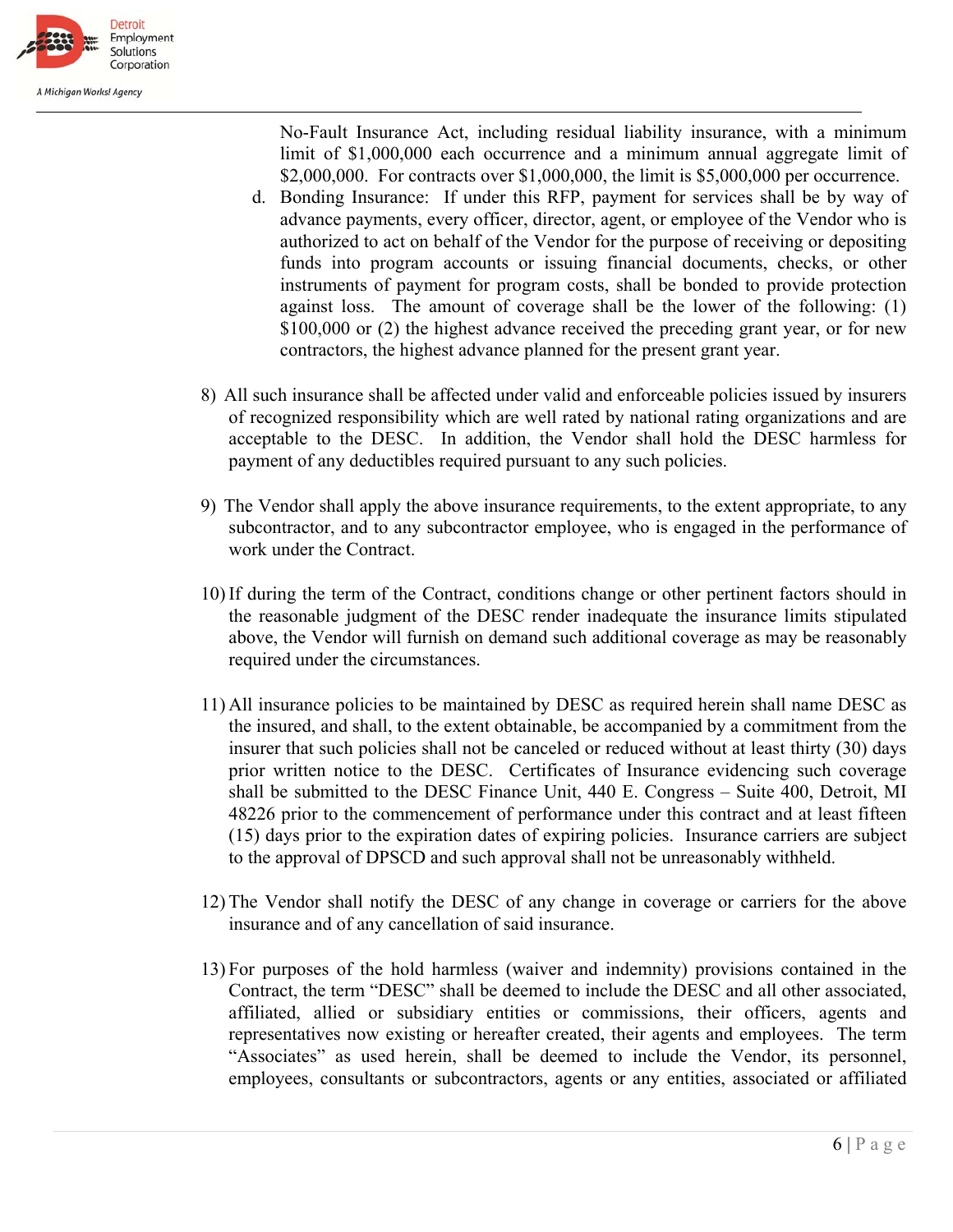

with, or subsidiary to, the Vendor, now existing or hereafter created, their agents and employees.

### **19. Maintenance of Effort**

DESC requires that all programs and services proposed pursuant to this RFP are in addition to programs and services already being provided by the proposing organization. Programs and services funded by DESC may not be used to defray the costs of, or to supplant existing programs or program service levels available through the proposing organization. Proposing organizations must be able to demonstrate that existing service levels, e.g., the percentage of participants served by existing funded programs, does not decline because of DESC funding.

### **20. Miscellaneous**

It shall be the responsibility of the vendor to thoroughly familiarize themselves with the provisions of these specifications. After executing a contract with DESC, no consideration will be given to any claim of misunderstanding.

The vendor agrees to abide by the rules and regulations as prescribed herein by DESC as the same now exists or may hereafter from time-to-time be changed in writing.

### **21. News Release**

News releases pertaining to these proposal specifications or the provisions to which they relate shall not be made without prior approval of DESC and then only in coordination with DESC.

Vendors must mention in all oral and written presentations, related to the contract, that they are DESC vendors. Vendors must also display DESC's logo, WDASOM's logo, and the Michigan Works! logo on all published documents, including brochures, letterhead stationery, and marketing materials including television ads, newspaper ads, and all signs on buildings and vehicles as a means of establishing brand recognition and community awareness of this department and its many services, where appropriate. DESC's logo, WDASOM's logo, and the Michigan Works! logo in all visual materials must be equal in size to the vendor's logo and must be accompanied somewhere in the document by the statement, in at least 10-pitch type, that: "Funding provided by the State of Michigan and the Detroit Employment Solutions Corporation." Prospective vendors must stipulate that they will conform to this requirement in their proposals.

### **22. Non-discrimination Policy**

Projects funded in response to this RFP are considered projects receiving federal or state financial assistance and, as such, are subject to prohibitions against discrimination. Specifically, no individual shall be excluded from participation in, denied the benefits of, subjected to discrimination under, or denied employment in the administration of, or in connection with, any such program because of race, color, religion, sex, sexual orientation, national origin, age, height, weight, genetic information, marital status, arrest without conviction, political affiliation or belief, and for beneficiaries only, citizenship or participation in any federally assisted program or activity.

Auxiliary aids and services are available upon request to individuals with disabilities.

Information about this RFP will be made available in alternative format upon written request to DESC.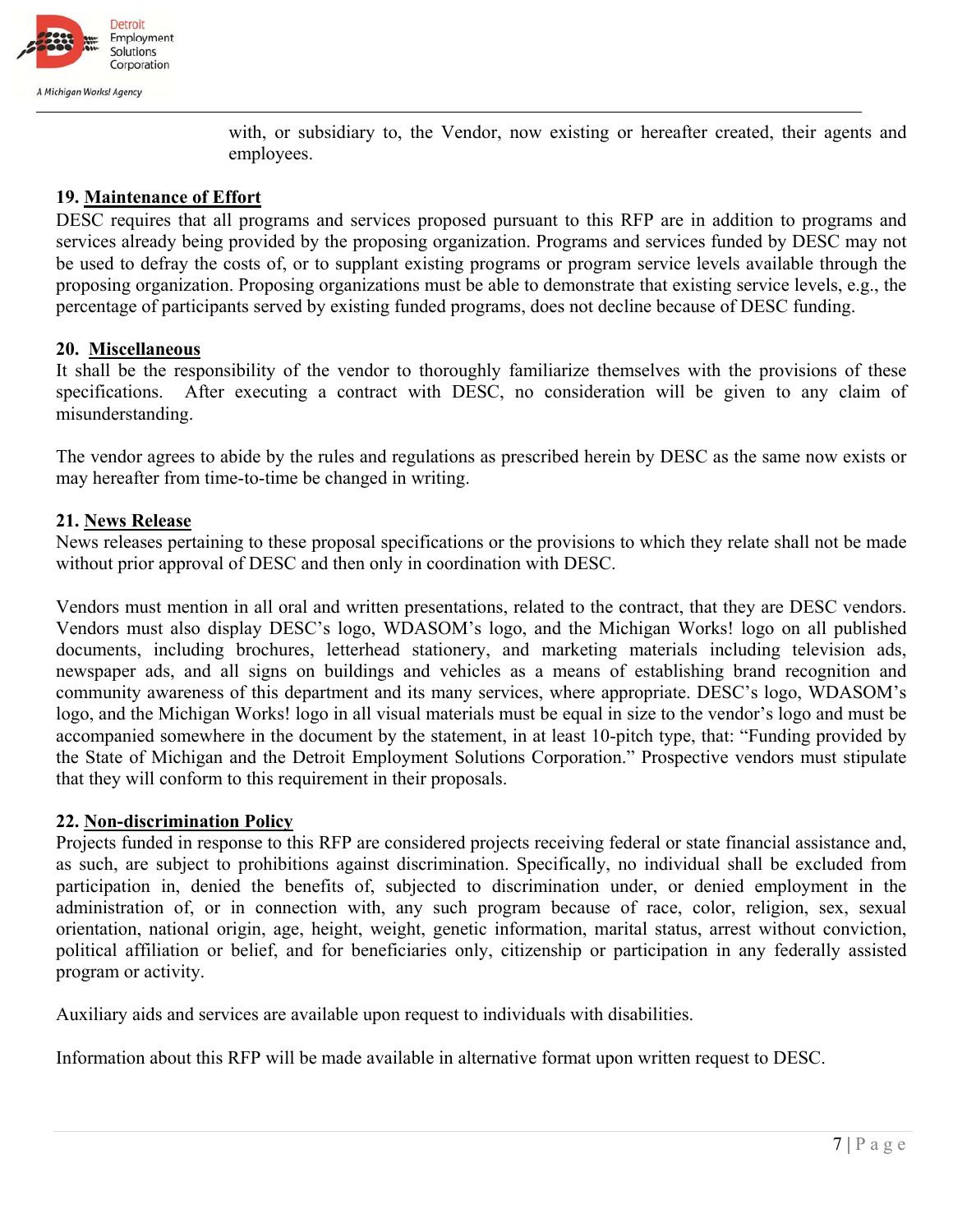

## **23. Organizational Design & Information**

DESC requires that all prospective vendors affirm that the information contained in their proposal is entirely their own product or program design and is based on the prospective vendor's operational capacity. The prospective vendor must attest that the information contained in their proposal was not removed or copied without permission from another source or entity not affiliated with the vendor.

In addition to items listed previously in Section H., Insurance Requirement, the Vendor undertakes and assumes all risk of dangerous conditions, if any, in and about any DESC premises and agrees to make an examination of all places where it will be performing the Services, in order to determine whether such places are safe for the performance of the Services. The Vendor also agrees to waive and release any claim or liability against DESC for personal injury or property damage sustained by it or its Associates, while performing under this Contract on premises, which are not owned by the DESC.

The indemnification obligation under this Article shall not be abridged by any limitation on the amount or type of damages, compensation, or benefits payable under Workers' Compensation Acts or other employee benefit acts.

The Vendor agrees that this indemnity provision shall apply to all matters described herein (whether the matter is litigated or not) which occur or arise between the Vendor or its Associates and DESC, and agrees to hold DESC harmless.

### **24. Vendor Confidentiality Statement**

The vendor agrees to keep the information related to all contracts and employees in strict confidence. Other than the reports submitted to DESC, the vendor agrees not to publish, reproduce or otherwise divulge such information in whole or in part, in any manner or form or authorize or permit others to do so, taking such reasonable measures as necessary to restrict access to the information while in the vendor's possession, to these employees of the vendor's staff who must have the information on a "need-to-know" basis. The vendor agrees to immediately notify, in writing, DESC's authorized representative in the event the vendor determines or has reason to suspect a breach of this requirement.

### **DEFINITIONS**

### **1. Adult Basic Education (ABE)**

Also referred to as ABS (Adult Basic Skills) Refers to pre-college, non-credit instruction in reading, writing, mathematics, and English language skills, to help adult learner obtain a General Educational Development (GED) credential or enroll in postsecondary education.

### **2. Apprentice Certificate**

 An award certifying the completion of an apprenticeship program. Apprenticeship certificates are issued by the U.S. Department of Labor or a state apprenticeship agency. The apprenticeship system offers two types of credentials: (1) certificate of completion of an apprenticeship program, and (2) interim credentials.

#### **3. Assisted Services**

Services provided at the Workforce System or One Stop Centers that requires assistance by the Workforce System or One Stop Center's staff including evaluation and assessment of occupational or academic skills, referrals to training, supportive services and other services provided by the workforce system or career service staff to participants.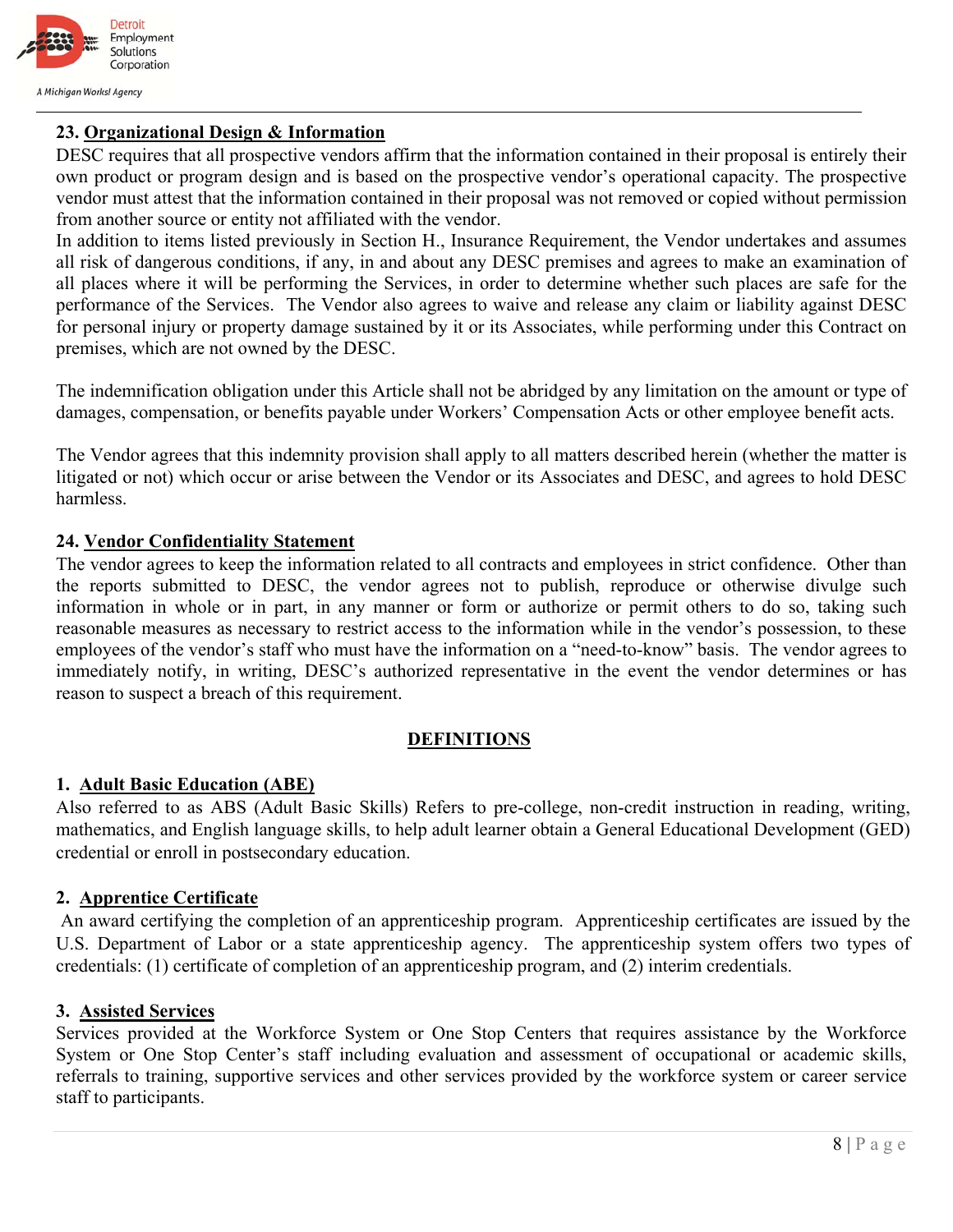

## **4. Average Earnings**

Total post-program earnings (in quarter two and quarter three after exit) of participants employed in the first, second, and third quarters after the exit quarter divided by the number of customers who exit during the quarter.

## **5. Basic Skills Deficient**

The individual has English reading or computing skills at or below the 8<sup>th</sup> grade level on a generally accepted standardized test or a comparable score on a criterion-referred test. Note: Individuals with grade levels between 8.1 and 8.9 fall with the meaning of Basic Skills Deficient.

### **6. Bonding**

A form of business insurance that is usually purchased to protect employers from any loss of money or property incurred as a result of employee misconduct. It protects an employer against employee theft, larceny, or embezzlement committed by a covered employee.

### **7. Bridge Program**

Programs designed for individuals whose skills do not meet minimum requirements for certain degree or certificate programs. Bridge programs allow learners to start from their current skill level and develop the basic skills they need to begin the training that is their ultimate goal.

### **8. Career and Technical Education (CTE)**

Also known as Professional Technical Education (PTE) or Vocation Education (Voc Ed). Organized educational activities that offer a sequence of course that provide individuals with technical skill proficiency, an industryrecognized credential, a certificate, or an associate degree.

### **9. Career Clusters**

A group of occupations and broad industries based on common knowledge and skills.

### **10. Career Development Plan**

An individualized list of goals, objectives, and action steps for each participant that includes options and strategies that will result in the enhancement of job seeker workplace readiness skills and the attainment of employment.

### **11. Career Ladder**

A set of occupations that are linked together by common or complementary skills. These linkages provide workers with advancement opportunities and employers a pipeline of trainable employees.

### **12. Career Pathways**

The term ''career pathway'' means a combination of rigorous and high-quality education, training, and other services that—(A) aligns with the skill needs of industries in the economy of the State or regional economy involved;(B) prepares an individual to be successful in any of a full range of secondary or postsecondary education options, including apprenticeships registered under the Act of August 16, 1937 (commonly known as the ''National Apprenticeship Act''; 50 Stat. 664, chapter 663; 29 U.S.C. 50 et seq.) (referred to individually in this Act as an ''apprenticeship'', except in section 171); (C) includes counseling to support an individual in achieving the individual's education and career goals; (D) includes, as appropriate, education offered concurrently with and in the same context as workforce preparation activities and training for a specific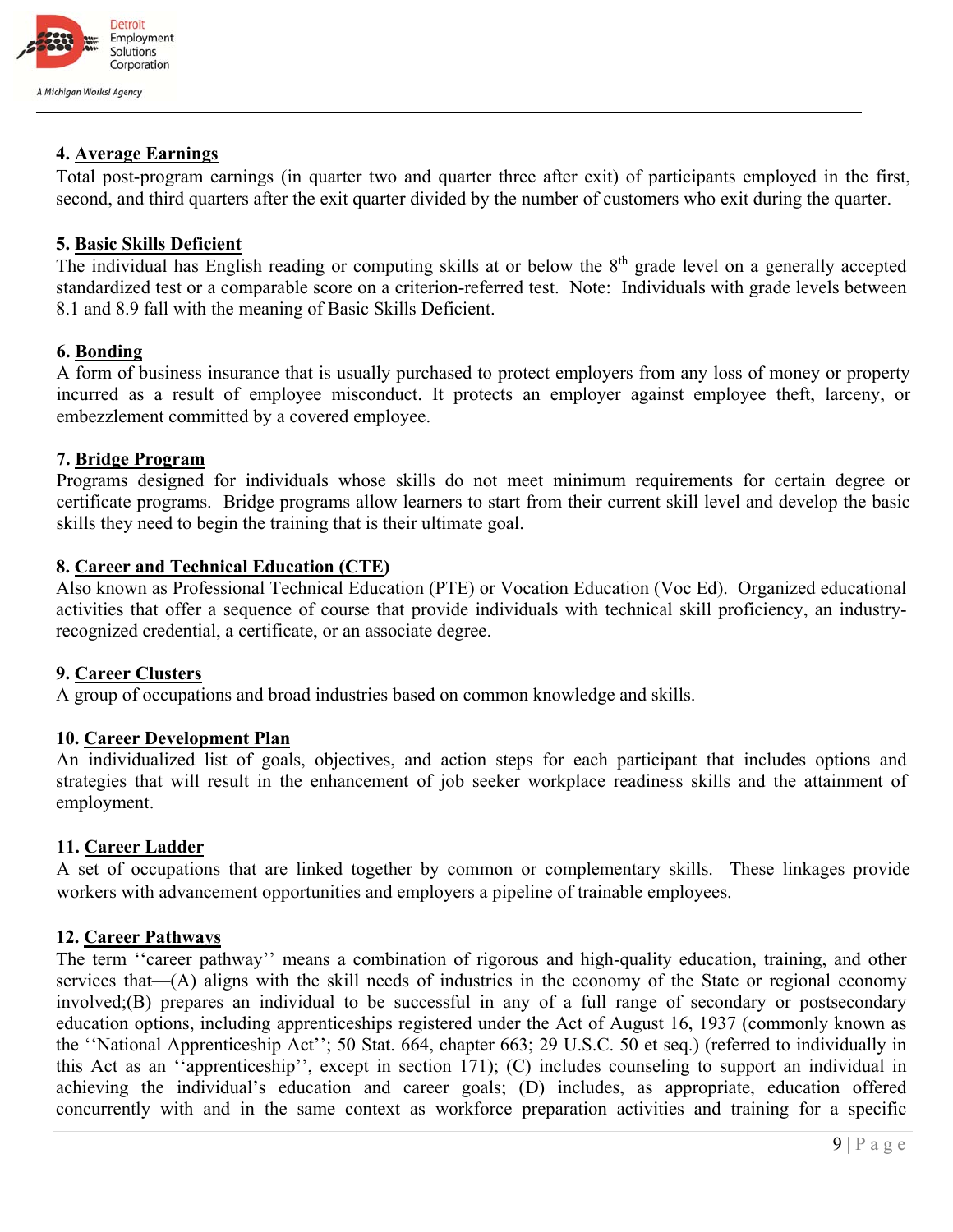

occupation or occupational cluster; (E) organizes education, training, and other services to meet the particular needs of an individual in a manner that accelerates the educational and career advancement of the individual to the extent practicable; (F) enables an individual to attain a secondary school diploma or its recognized equivalent, and at least 1 recognized postsecondary credential; and (G) helps an individual enter or advance within a specific occupation or occupational cluster.

## **13. Carl D. Perkins Career and Technical Education Act of 2006**

Federal legislation approved in 2006 with the purpose to more fully develop the academic, career, and technical skills of secondary and postsecondary education students who elect to enroll in career and technical education programs. Perkins funds provide limited resources for the development, improvement, and operation of Career and Technical Education (CTE) programs.

### **14. Certificate**

A formal award certifying the satisfactory completion of a postsecondary education program.

## **15. Certification/Personnel Certification**

A certificate indicates that the individuals has acquired the necessary knowledge, skills, and sometimes personal attributes (based on a formal study) to perform a specific occupation or skill. Personnel Certificates are granted by non-governmental agencies (usually association and companies) and are intended to set professional standard for qualifications.

### **16. "Chunked" Curriculum**

Also referred to as Modularized Curriculum. Curriculum that is divided into more manageable "chunks" or modules with the purpose of improving degree completion rates among non-traditional learners. Generally, each chunk leads to employment and connects to the next chunk, eventually leading to completion of an industryrecognized professional-technical degree. Chunking is one element in a comprehensive career pathway system.

### **17. Classroom Training**

Academic and/or occupational training conducted in an institutional setting or through distance learning using technology.

### **18. Community organization**

 A private nonprofit organization that is representative of a community or a significant segment of a community and that has demonstrated expertise and effectiveness in the field of human services or workforce investment.

### **19. Competency-based Curriculum**

A program of study based on the mastery of specific information and skills usually tied to application in the workforce.

### **20. Continuous Quality Improvement**

A documented operational plan that seeks to implement a quality organization through improved management, employee performance and customer satisfaction.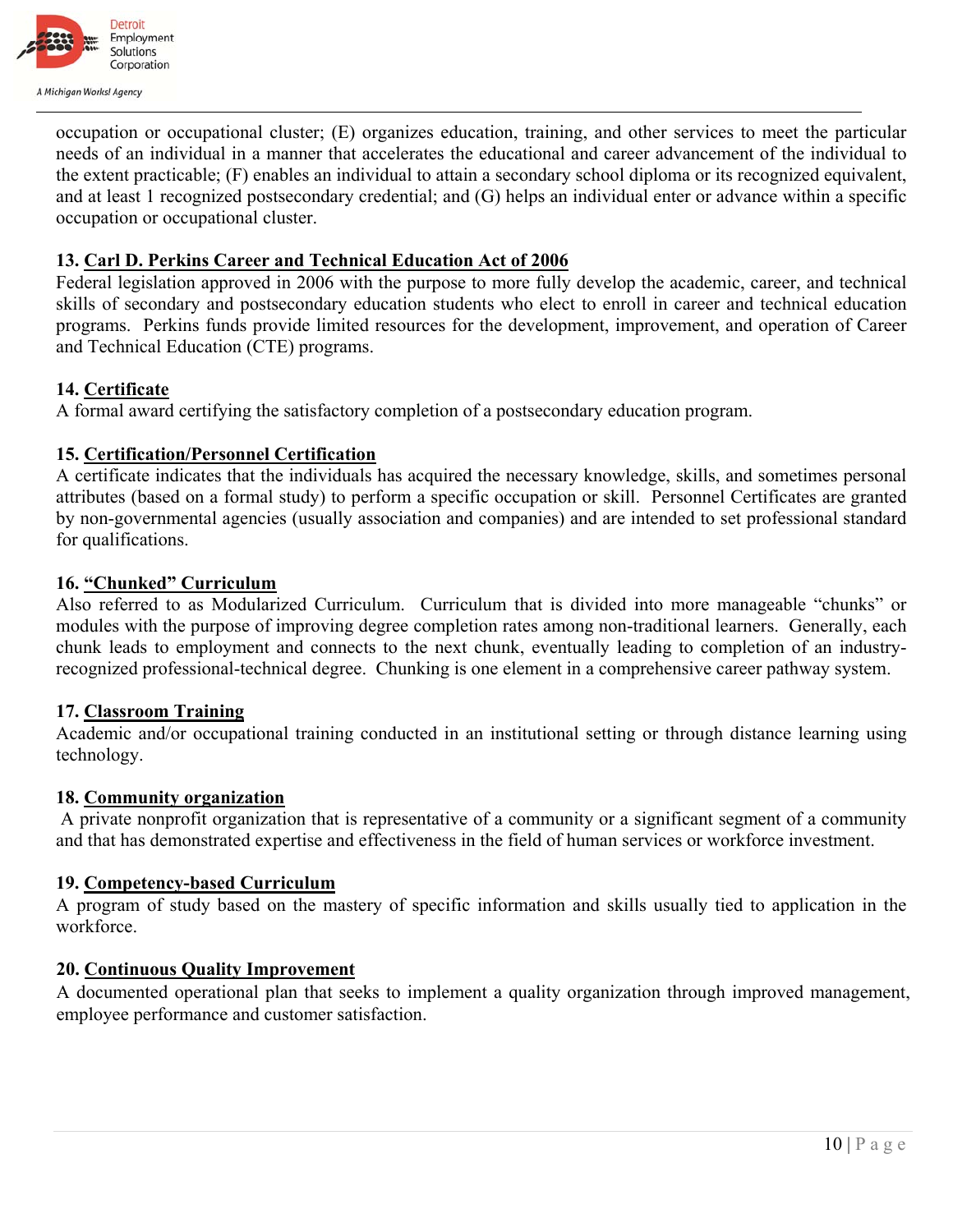

### **21. Credential**

A nationally recognized degree or certificate or state/locally recognized credential. Credentials include, but are not limited to, a high school diploma, General Equivalency Diploma (GED), or other recognized equivalents, post-secondary degrees/certificate, recognized skills standards, and licensure or industry/recognized credential.

### **22. Customized Training**

Customized training is designed to meet the special requirements of an employer (including a group of employers); conducted with a commitment by the employer to employ an individual upon successful completion of the training; and for the employer that pays for not less than 50 percent of the cost of the training.

#### **23. Degree**

An award conferred by a college, university, or other postsecondary education institution as official recognition of the successful completion of a program of study.

#### **24. Employability Skills Development**

An organized effort to provide participants with transferable core skills groups that represent essential functional and enabling knowledge, skills, and attitudes required by the workplace. These skills are necessary for career success at all levels of employment and for all levels of education.

### **25. Employment Services**

Preparation for and success in employment services including, but are not limited to, paid and unpaid work experiences, including internships, and job shadowing, on-the-job training, and occupational skills training.

#### **26. Faith-based Organization**

Since there is no federal definition of faith-based organization, if an organization defines itself as a faith-based organization, then they are treated as such.

#### **27. Fast-Track Programs**

Also referred to as Accelerated Programs. The time commitment of traditional course can pose a barrier for working non-traditional learners. Fast-track programs are designed to take less time than traditional courses, thereby addressing the barrier. Courses can be presented in less time than conventional courses or can be an intensive, presented over a condensed period of time.

#### **28. Freedom of Information Act**

The Freedom of Information Act (FOIA) is found in Title 5 of the United States Code, Section 552. It was enacted in 1966 and provides that any person has the right to request access to federal agency records.

## **29. High Growth/High Demand Industries**

Industries that meet one or more of the following criteria: (1) projected to add substantial numbers of new jobs to the economy; (2) have a significant impact on the economy overall; (3) impact the growth of other industries; (4) industries that are being transformed by technology and innovation requiring new skill sets for workers, or (5) a new and emerging business that is projected to grow.

#### **30. Incumbent Worker**

An individual who is employed, including a new hire.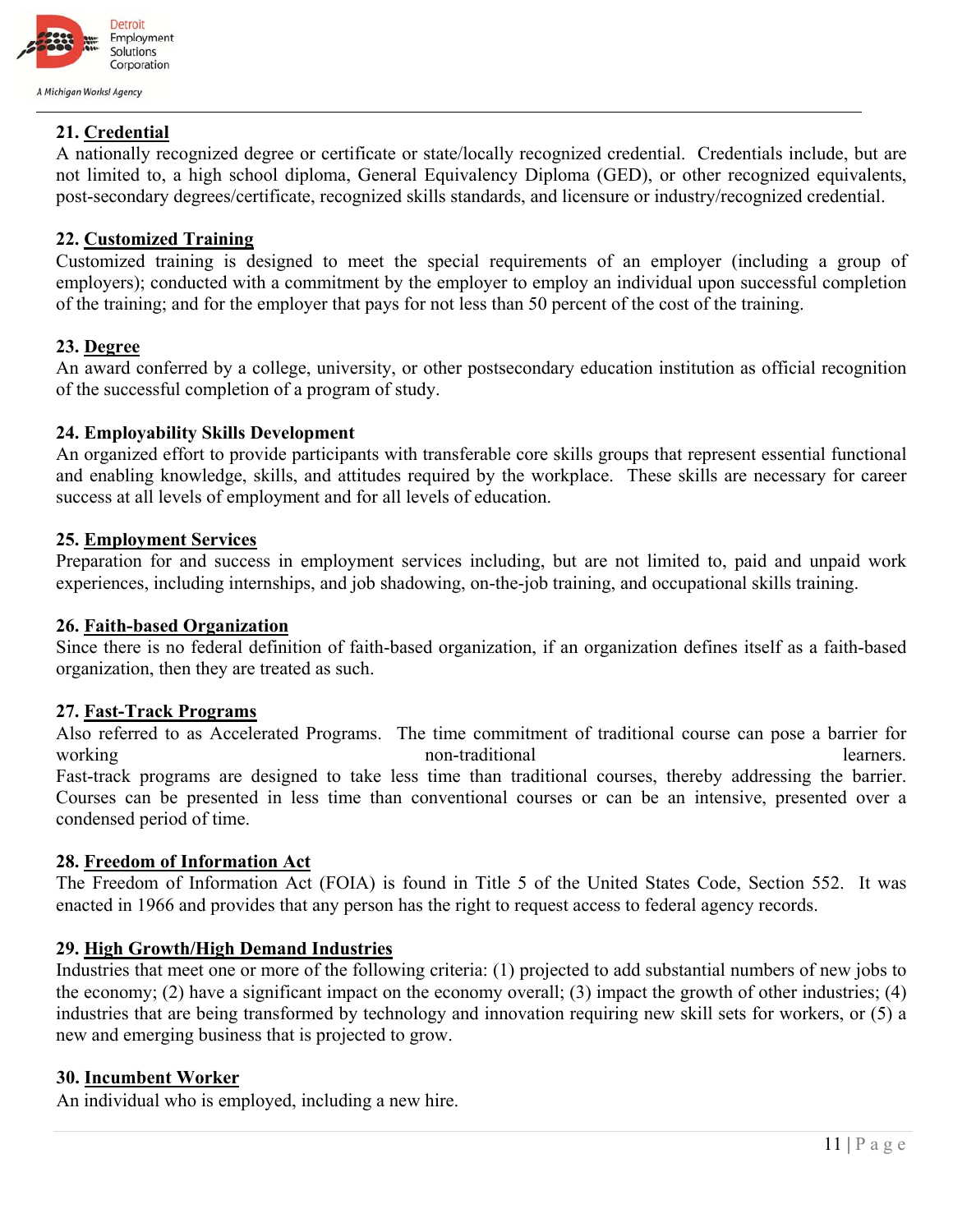

### **31. Individual Training Accounts (ITAs)**

Used to purchase individual service for adult or dislocated workers and funded by WIOA Title I.

#### **32. Individual with a Disability**

A physical or mental impairment which substantially limits one or more of the major life activities of such individual; a record of such an impairment, or being regarded as having such an impairment.

#### **33. In-Kind Contribution**

The value of non-cash contributions provided for the project or program that is not derived from the project or program's allocated funds. In-kind contributions may be in the form of real property, equipment, supplies, and other expendable property, and the value of goods and services directly benefiting and specifically identifiable to the project or program.

#### **34. Job Matching**

The systematic linking of individuals with careers and job classifications based on personality, aptitude, education, and other characteristics.

#### **35. Job Readiness Training**

Job readiness training provides, through classroom lectures and role-play, the development of the same set of skills, and understanding to be acquired through work experience. It is generally offered as pre-vocational worldof-work skills that may include showing up on time, workplace attitudes and behaviors. Job readiness training usually does not include an associated work component, but it may.

### **36. Memorandum of Agreement/Understanding**

An agreement between two or more entities concerning their respective roles and responsibilities in the implementation of a contract or shared task.

#### **37. Non-Profit Organization**

Any corporation, trust, association, cooperative, or other organization which is operated primarily for scientific, educational, service, charitable, or similar purposes in the public interest; is not organized for profit; and uses its net proceeds to maintain, improve, and/or expand its operations. For this purpose, the term "non-profit organization" excludes colleges and universities; hospitals; state, local, and federally recognized Indian tribal governments; and those non-profit organizations which are excluded because of their size and nature of operations, can considered to be similar to commercial concerns.

#### **38. Occupational Skills Training**

Consist of training and education for job skills required by an employer to provide individuals with the abilities to obtain or advance in employment or adapt to changing workplace demands. Job skills training focuses on educational or technical training designed specifically to help individuals move into employment. Placement into this activity constitutes the appropriate comprehensive basic skills education required for individuals assess at math and/or reading levels below ninth grade.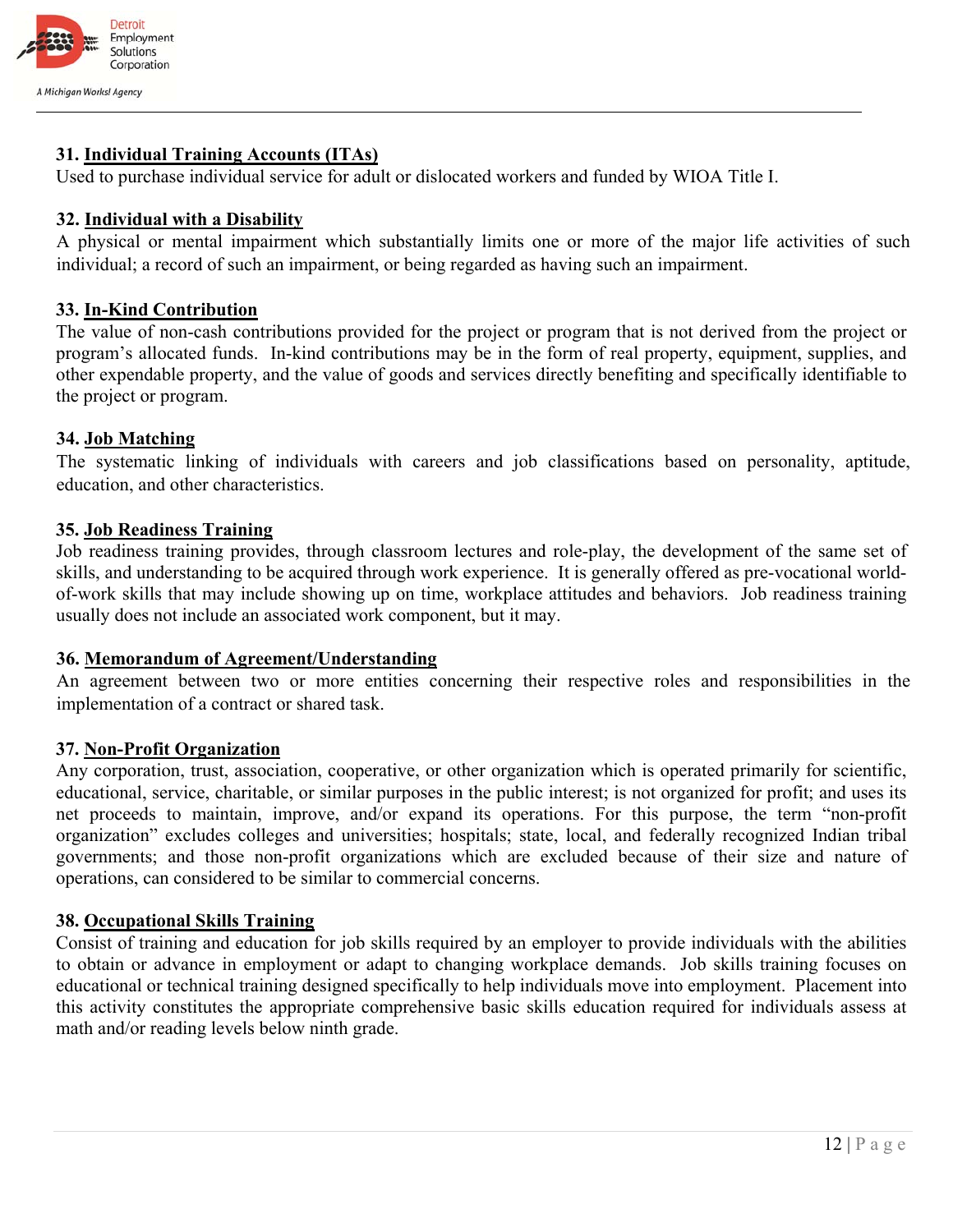

## **39. Offender**

An adult or juvenile who: (1) is or has been subject to any stage or the criminal justice process; or who requires assistance in overcoming artificial barriers to employment resulting from a record of arrest of conviction.

## **40. On-the-Job Training**

Training by an employer that is provided to a paid participant while engaged in productive work in a job that: provides knowledge or skills essential to the full and adequate performance of the job; provides reimbursement to the employer of up to 50 percent of the wage rate of the participant, for the extraordinary costs of providing the training and additional supervision related to the training; and that is limited to the period of time required for a participant to become proficient in the occupation for which the training is being provided. In determining the appropriate length of the contract, consideration should be given to the skills requirements of the occupation, the academic and occupational skills level of the participant, prior work experience, and the participant's individual employment plan. (WIA sections 101(31), 20 CFR 663.700(a) and (c), 65 FR49409).

### **41. Out-of-School Youth**

The term "out-of-school youth'' means an individual who is (i) not attending any school (as defined under State law);(ii) not younger than age 16 or older than age 24; and (iii) one or more of the following:

- A school dropout.
- A youth who is within the age of compulsory school attendance, but has not attended school for at least the most recent complete school year calendar quarter.
- A recipient of a secondary school diploma or its recognized equivalent who is a low-income individual and is:
	- o basic skills deficient; or
	- o an English language learner.
	- o An individual who is subject to the juvenile or adult justice system.
	- o A homeless individual (as defined in section 41403(6) of the Violence Against Women Act of 1994 (42 U.S.C. 14043e–2(6))), a homeless child or youth (as defined in section 725(2) of the McKinney-Vento Homeless Assistance Act (42 U.S.C. 11434a(2))), a runaway, in foster care or has aged out of the foster care system, a child eligible for assistance under section 477 of the Social Security Act (42 U.S.C. 677), or in an out-of-home placement.
	- o An individual who is pregnant or parenting.
	- o A youth who is an individual with a disability.
	- o Low-income individual who requires additional assistance to enter or complete an educational program or to secure or hold employment.

### **42. Participant**

An individual determined eligible to participate in the program and that receives a service funded by a program in a Michigan Works! One Stop Center or Satellite office.

## **43. Public Organization**

An entity that possesses taxing authority or one whose chief administrative officer or board, etc., is elected by the voters-at-large or their appointment is subject to approval by elected official.

### **44. Remedial Training**

Training that is necessary to raise a participant's job skills level so the participant can qualify for certain vocational skills training or help them achieve employment. There are various types of remedial training which